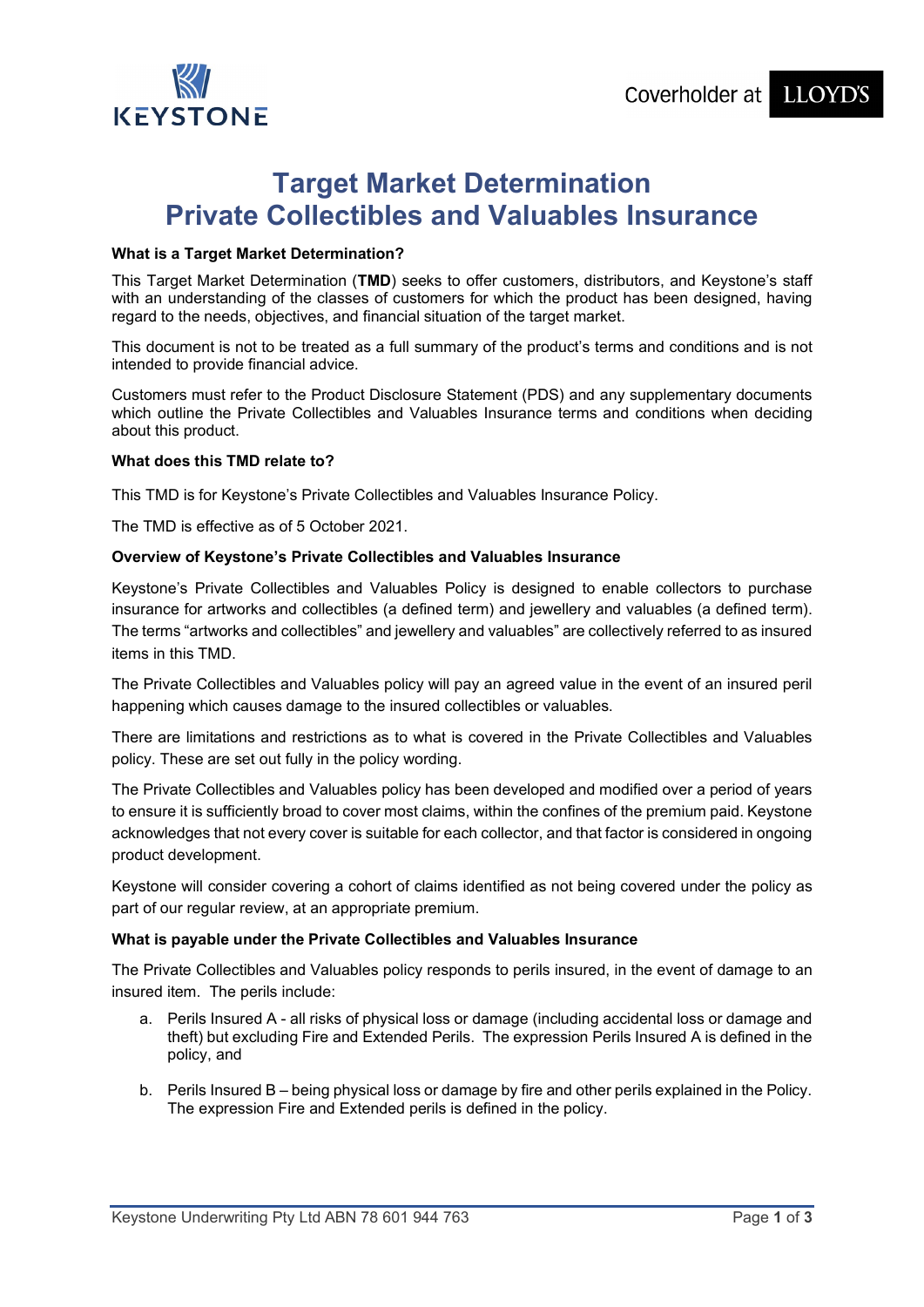

# **Who are Keystone's Target Market Customers?**

Keystone's target market is individuals and self-managed super funds as owners of collectibles and valuables.

#### The target market **excludes**:

- a. inexperienced collectors;
- b. collectors with collectibles and valuables without proper records of ownership and value; and
- c. collectors using inappropriate means of storage of collectibles and valuables.

#### **Distribution Restrictions**

Keystone's products are not able to be acquired directly; they can only be acquired through AFS licenced brokers.

Keystone continually interacts with brokers to ensure products are consistent with their clients' likely objectives, financial situation, and needs, and Keystone continues to monitor the adequacy of the target market and the adequacy of products with brokers.

## **Monitoring and Review**

Keystone monitors the Collectibles and Valuables insurance product, its ease of acquisition, customer satisfaction, and claims paid to ensure the product continues to meet target market objectives, and the financial situation and needs of policyholders. Keystone also monitors that the product delivers what is promised and whether there has been less than satisfactory or poor outcomes for clients.

Monitoring is a continuous process based on outcomes. A written record of Keystone's ongoing monitoring will be maintained and will be part of the minutes of each quarterly product review.

Monitoring and review of the product also has regard to distributor considerations and involves continuous liaison with the broker market.

Keystone's initial review of the product will take place on or before 5 December 2021.

The product will thereafter be reviewed on a quarterly basis.

The review committee will consist of the Executive Directors.

The review process will include:

- a. continuous monitoring of issues raised by brokers as to the adequacy of the product for the target market or generally:
- b. identification of any issues that arise out of regular communication with brokers which is inconsistent with the target market, the suitability of the product for the target market, the performance of the product, or the way the product is marketed;
- c. identifying recurrent issues such as claims or service issues and whether they give rise to a need to review the target market or the product itself;
- d. identifying any poor outcomes and whether they impact the target market and create a need to review the product; and
- e. confirmation of the ongoing adequacy of the TMD or identifying what changes are required to be made.